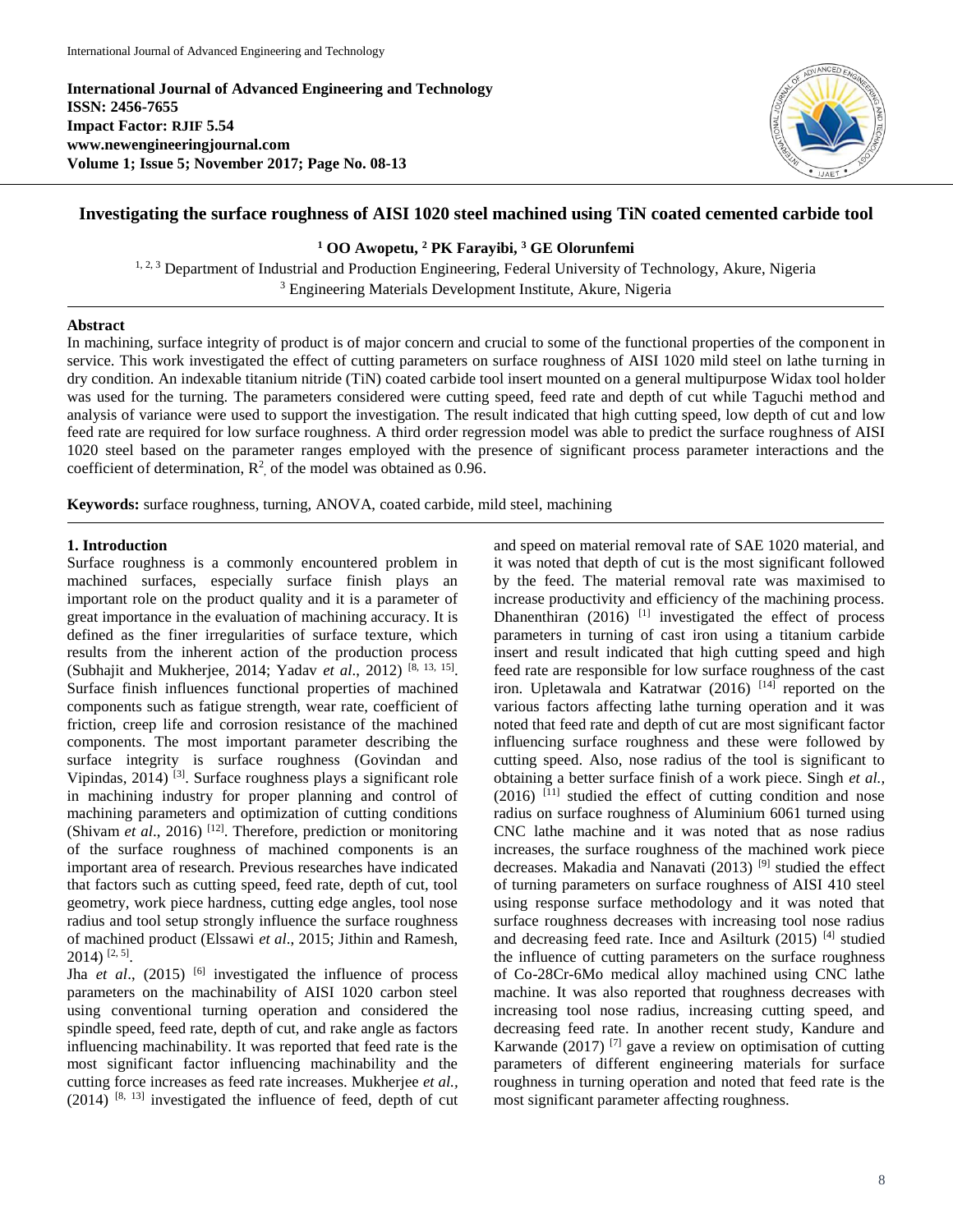The previous studies have concentrated on the investigating the effect of the various process parameters independently on the machinability, surface roughness and material removal rate of lathe turned work piece, however, the interactions of the process parameters on the surface roughness achieved on work piece is yet to be verified. Hence, the aim of the study is to determine the effect of cutting speed, feed rate, depth of cut and their interactions on the surface roughness of machined surface of AISI 1020 steel to be subjected to turning using TiN coated carbide cutting tool on lathe machine.

# **2. Materials and Methods**

### **2.1 Materials and Cutting tool**

In this study, AISI 1020 steel bar of diameter 100 mm and 850mm long, obtained from iron and steel market, Agodi Gate, Ibadan, Nigeria, was used as the workpiece. The elemental composition of the AISI 1020 steel is presented in Table 1, as determined using BDL8001R-MCP model Spectrometer at FIIRO, Oshodi Lagos.

**Table 1:** Elemental composition of AISI 1020 steel

| <b>Element</b>     | НΑ        | Mn  | ຼ                |      |                  |
|--------------------|-----------|-----|------------------|------|------------------|
| $\mathbf{0}$<br>wt | ۵Q<br>. ت | .40 | $\Omega$<br>U.UJ | ∪.∠∪ | $\Omega$<br>J.U4 |

A non-regrindable, indexable titanium nitride (TiN) coated carbide insert (K-ISO grade) with a nose radius of 0.8 mm and clearance angle of  $0^\circ$ , mounted on a general multipurpose PCLNR 2020K12 Widax tool holder, as shown in Figure 1, was employed as cutting tool for the turning operation. The cutting tool and the holder were obtained from Nnewi Industrial Tools Market in Anambra State, Nigeria.



**Fig 1:** Coated Carbide Insert with Tool Holder

# **2.2 Machine Tool and Equipment**

The experiment was conducted using the TiN coated cemented carbide tool mounted on the tool post of model GML-1440BGF lathe machine manufactured by GMC, Czechoslovakia shown in Figure 2. Data on surface roughness of the workpiece were obtained using a digital model SRT-6200 surface profilometer. The surface roughness measurement was taken by pressing start button on the tester as measuring probe transverse along the workpiece surface at cut-off length of 0.25 mm. The measured workpiece roughness value was then captured on its LCD display as well as PC connected to it at this cutting parameter.



**Fig 2:** Experimental setup on the lathe machine

#### **2.3 Experimental Procedure**

A dry turning operation was carried out on the AISI 1020 mild steel and orthogonal cutting tool approach against the workpiece was employed during the experiment. Three machining parameters were considered in this study which include: cutting speed, feed rate, and depth of cut and each parameter has four levels, as shown in Table 2 as the standard range of turning this workpiece material on lathe machine. The experiment was designed using Taguchi method which allows fewer experimental runs to yield a significant result. An L-16 orthogonal array was employed to obtain the sixteen experimental runs which were repeated three times. A new coated carbide insert edge was used for each experimental run. The surface profilometer was employed to measure the roughness of the machined surfaces of the workpiece at three different locations using a 0.8 mm cut-off length. The roughness of machined surfaces has been noted to be a significant factor influencing the functional properties of machined products in service. Thus, in this study, the surface roughness of the machined AISI 1020 mild steel was assessed to determine the effect of the various machining conditions employed during the experiment performed using L-16 orthogonal Taguchi design, as shown in Table 3.

**Table 2:** Major machining parameters and their levels

|                           | <b>Factor level</b> |       |       |       |  |  |
|---------------------------|---------------------|-------|-------|-------|--|--|
| <b>Cutting parameters</b> |                     |       |       |       |  |  |
| Cutting speed $(m/min)$   | 100                 | 120   | 130   | 150   |  |  |
| Feedrate (rev/min)        | 0.272               | 0.362 | 0.376 | 0.468 |  |  |
| Depth of cut (mm)         | ).6                 | 0.8   |       |       |  |  |

#### **3. Results and Discussion**

# **3.1 Effect of process conditions on machined surface roughness**

Table 3 presents the average surface roughness values obtained from the experiment. The significance of each parameter on the surface roughness was evaluated using analysis of variance (ANOVA) and relevant regression equations to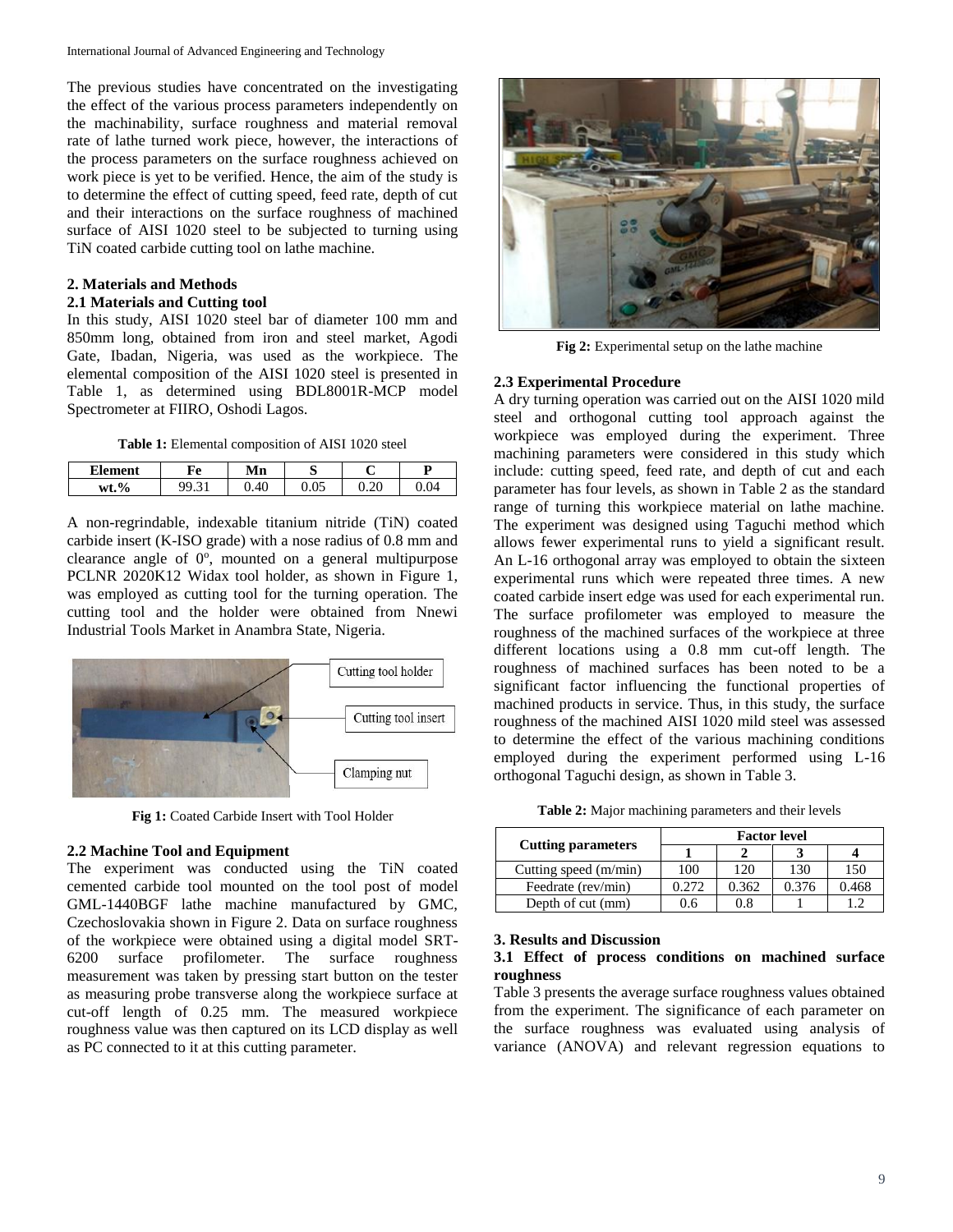predict the roughness was developed are shown below:

| S/N | <b>CUTTING</b><br><b>SPEED</b><br>(m/min) | <b>FEEDRATE</b><br>(rev/min) | <b>DEPTH</b><br>OF CUT<br>(mm) |           | <b>SURFACE ROUGHNESS</b> |         | <b>AVE RAGE</b><br><b>SURFACE</b><br><b>ROUGHNESS</b> | ST ANDARD<br><b>ERROR</b> |
|-----|-------------------------------------------|------------------------------|--------------------------------|-----------|--------------------------|---------|-------------------------------------------------------|---------------------------|
|     |                                           |                              |                                | $(\mu m)$ |                          |         | $(\mu m)$                                             |                           |
|     |                                           |                              |                                | Trial 1   | Trial 2                  | Trial 3 |                                                       |                           |
|     | 100                                       | 0.272                        | 1.2                            | 3.07      | 2.97                     | 2.72    | 2.92                                                  | 0.23                      |
| 2   | 100                                       | 0.362                        | 1.2                            | 3.17      | 3.14                     | 3.06    | 3.12                                                  | 0.43                      |
| 3   | 100                                       | 0.376                        | 1.2                            | 3.44      | 3.22                     | 3.36    | 3.34                                                  | 0.22                      |
| 4   | 100                                       | 0.468                        | 1.2                            | 3.03      | 3.15                     | 3.12    | 3.10                                                  | 0.25                      |
|     | 120                                       | 0.272                        | $1.0\,$                        | 2.03      | 2.01                     | 1.99    | 2.01                                                  | 0.3                       |
| 6   | 120                                       | 0.362                        | 1.0                            | 2.53      | 2.61                     | 2.54    | 2.56                                                  | 0.27                      |
|     | 120                                       | 0.376                        | 1.0                            | 2.82      | 2.88                     | 2.63    | 2.78                                                  | 0.49                      |
| 8   | 120                                       | 0.468                        | 1.0                            | 3.03      | 3.11                     | 3.04    | 3.06                                                  | 0.33                      |
| 9   | 130                                       | 0.272                        | 0.8                            | 3.50      | 3.70                     | 3.60    | 3.60                                                  | 0.26                      |
| 10  | 130                                       | 0.362                        | 0.8                            | 3.86      | 3.52                     | 3.60    | 3.66                                                  | 0.21                      |
| 11  | 130                                       | 0.376                        | 0.8                            | 3.58      | 3.76                     | 3.80    | 3.71                                                  | 0.24                      |
| 12  | 130                                       | 0.468                        | 0.8                            | 3.63      | 3.69                     | 3.61    | 3.64                                                  | 0.28                      |
| 13  | 150                                       | 0.272                        | 0.6                            | 1.33      | 1.42                     | 1.36    | 1.37                                                  | 0.35                      |
| 14  | 150                                       | 0.362                        | 0.6                            | 1.52      | 1.59                     | 1.51    | 1.54                                                  | 0.45                      |
| 15  | 150                                       | 0.376                        | 0.6                            | 2.59      | 2.65                     | 2.41    | 2.55                                                  | 0.37                      |
| 16  | 150                                       | 0.468                        | 0.6                            | 1.70      | 1.69                     | 1.68    | 1.69                                                  | 0.41                      |

**Table 3:** Experimental data of cutting conditions and response variable

The data obtained were used to plot the relationship between the machining parameters (cutting speed, feed rate and depth of cut) and the roughness of the machined surfaces. Figure 3 shows that a decreasing trend exists between the cutting speed and measured surface roughness. It was also noted that employing a lower feed rate and high cutting speed resulted in a lower value of surface roughness. This was indicated by the lowest surface roughness of  $1.37\pm0.35$  µm observed when a feed rate of 0.272 mm/rev and cutting speed of 150 m/min were employed during the turning operation. Figure 4 shows that a positive trend exists between the measured roughness and depth of cut, as the depth of cut increases so also the surface roughness value increases. Since, the lower the surface roughness the better, then lower depth of cut is necessary to achieve a desirably low surface roughness. This is supported by the lowest depth of cut of 0.6 mm employed in this study to achieve the lowest surface roughness of 1.37±0.35 µm. Furthermore, Figure 5 corroborates the trend observed in Figure 3, indicating that a low surface roughness is obtained when a low feed rate is applied during machining. The influence of the process conditions observed on the surface roughness here agrees with previous research done by Nithyanandam, *et al.,* (2015) and Yanda*, et al.,* (2010). It is worthy to note that higher cutting force is generated on the tool when a higher feed rate is applied which will result in higher power consumption. This higher cutting force results in high heat energy generated at the cutting tool-work piece interface, which leads to increased tool wear, decreased tool life and high surface roughness of machined work piece.



**Fig 3:** Inverse dependence of surface roughness on cutting speed



**Fig 4:** Direct dependence of surface roughness on depth of cut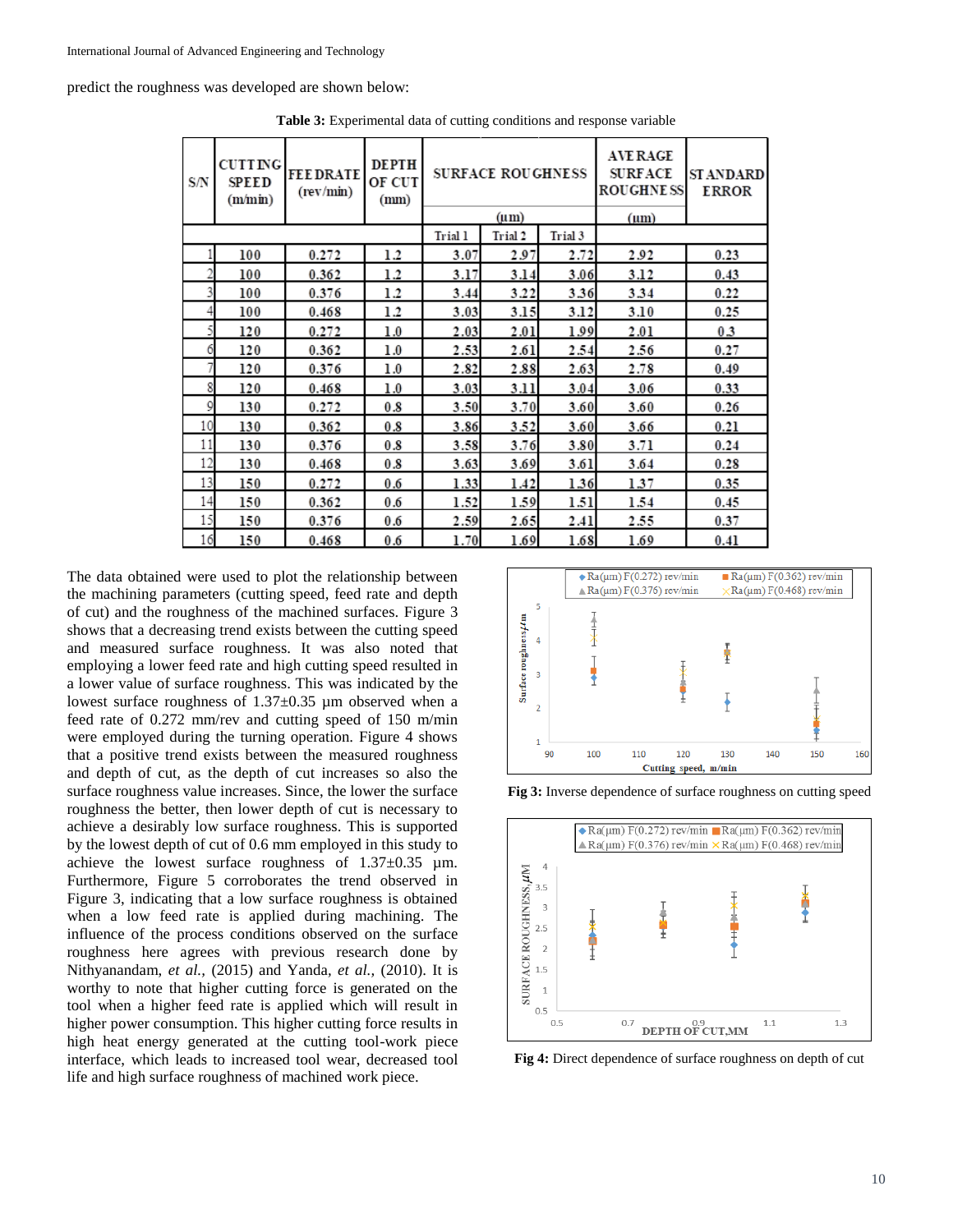

Fig 5: Positive dependence of surface roughness on feed rate

#### **3.2 Analysis of variance and Regression modelling**

In order to establish the significance of each process condition employed in this study on the measured surface roughness, analysis of variance (ANOVA) was adopted. The significance of parameter interactions was also checked to know if their second order and interactions have an influence on the work

piece surface roughness. Table 4 presents the ANOVA for the surface roughness. The result indicated a strong significance for the cutting speed and feed rate, while depth of cut has slight or no significance on the roughness at 95% confidence level. The significance of these independent process factors agrees with the trends observed in Figures  $3 - 5$ .

**Table 4:** ANOVA for surface roughness of AISI 1020 mild steel

| <b>Source</b>  | DF             | <b>ADJ SS</b> | <b>ADJ MS</b> | <b>F-Value</b> | <b>P-Value</b> | <b>Remarks</b>  |
|----------------|----------------|---------------|---------------|----------------|----------------|-----------------|
| Regression     | 11             | 8.73799       | 0.794362      | 9.10           | $\leq 0.023$   | Relevant        |
| V              |                | 0.05948       | 0.059475      | 0.68           | $\leq 0.004$   | Relevant        |
| F              |                | 0.15373       | 0.153731      | 1.76           | ${}_{0.002}$   | Relevant        |
| D              |                | 0.06460       | 0.064596      | 0.74           | 0.004          | Relevant        |
| $\mathbf{V}^2$ |                | 0.00441       | 0.004408      | 0.05           | $\leq 0.003$   | Relevant        |
| F <sup>2</sup> |                | 0.20023       | 0.200235      | 2.29           | $\leq 0.002$   | Relevant        |
| $V*F$          |                | 0.03730       | 0.037302      | 0.43           | $\leq 0.005$   | Relevant        |
| $F^*d$         |                | 0.01987       | 0.019872      | 0.23           | 0.658          | Non-significant |
| F <sup>3</sup> |                | 0.23810       | 0.238100      | 2.73           | $\leq 0.001$   | Relevant        |
| $V2*f$         |                | 0.03452       | 0.034523      | 0.40           | $\leq 0.005$   | Relevant        |
| $V^*f^2$       |                | 0.01368       | 0.013682      | 0.16           | $\leq 0.004$   | Relevant        |
| $F^{2*}d$      |                | 0.00873       | 0.008730      | 0.10           | 0.768          | Non-significant |
| Error          | $\overline{4}$ | 0.34911       | 0.087277      |                |                |                 |
| Total          | 15             | 9.08709       |               |                |                |                 |

(DF = Degrees of freedom, ADJ SS= Adjusted sums squares, ADJ MS= Adjusted mean squares)

Furthermore, the second order, third order and interactions of these parameters were also analysed using ANOVA. It is noteworthy that some of these interactions are statistically significant at influencing the surface roughness, thus indicating that a first order or second order models may not be adequate to predict the surface roughness based on these process parameters.

A third order model was generated to predict the influence of the process parameters and their interactions on the surface roughness of the work piece as shown in equation (1). The model was able to accurately predict the surface roughness within the range of parameters specified in Table 2, with a

coefficient of determination  $\mathbb{R}^2$  of 0.96.

**Ra (µm) =** 285 - 0.817V - 1584F - 64.6D - 0.00030V<sup>2</sup>  $+3344F^2 + 3.41VF + 198 FD - 2586F^3 - 0.00223VFD - 2.74$  $VF<sup>2</sup> - 176 F<sup>2</sup>D$  where, Ra is the surface roughness, V is the cutting speed, F is the feed rate and D is the depth of cut.

Figure 6 shows the normal probability plot of the residues based on the predictive model generated for the surface roughness of the work piece. It can be inferred that the deviation between the experimental results and the predicted results are distributed normally and the regression model is well fitted with the observed surface roughness. This further supports the validity of the third order model generated as sufficient to predict the surface roughness.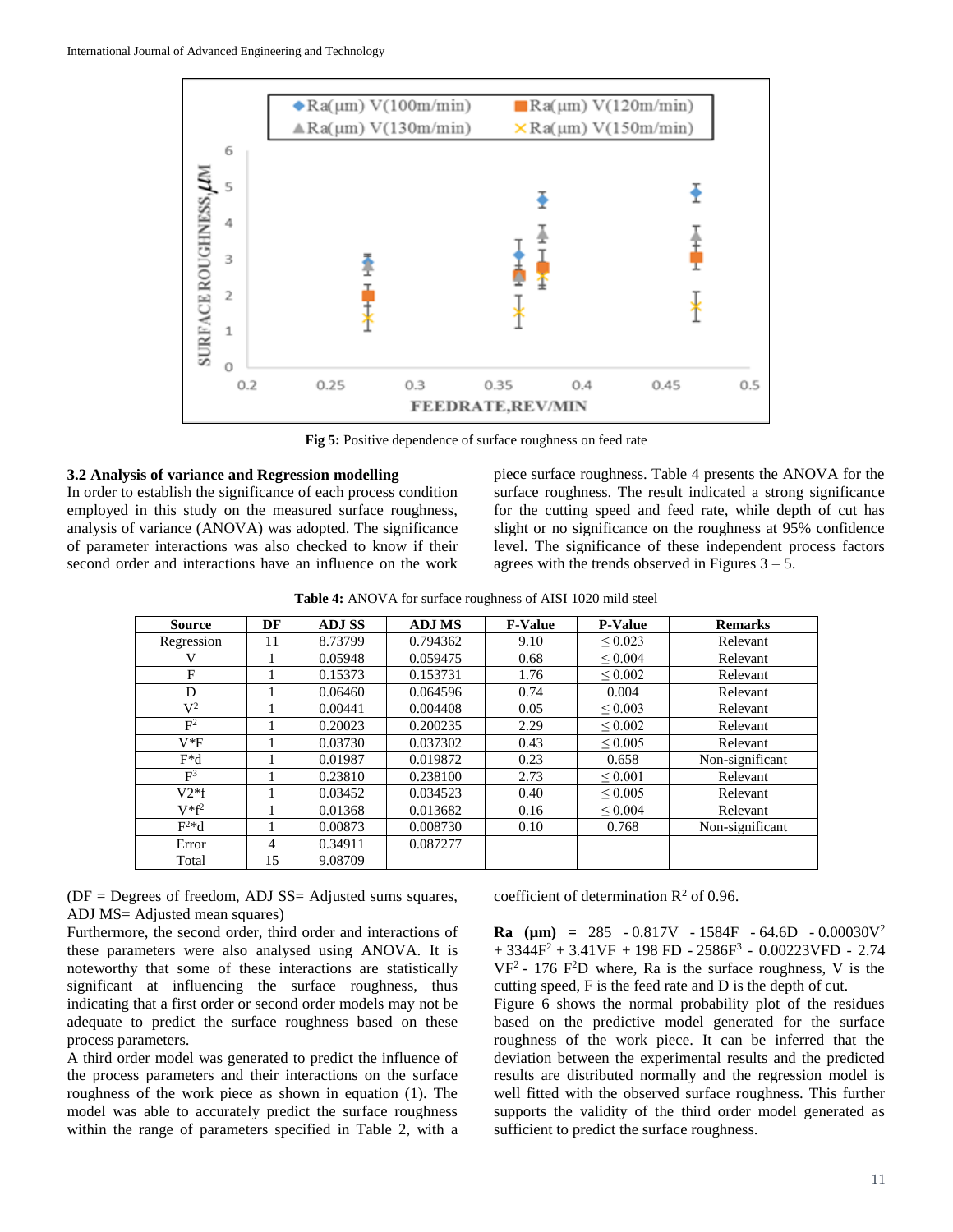

**Fig 6:** The normal probability residual plot for the surface roughness data

Figure 7 compares the experimental data to predict data of surface roughness of AISI 1020 mild steel. The predicted values of the surface roughness are close to the recorded experimental results obtained during the actual turning operation, thus the model seems adequate.



**Fig 7:** Comparison of experimental and predicted surface roughness

#### **4. Conclusion**

The turning of AISI 1020 mild steel was successfully carried out using a TiN coated carbide cutting tool. A low surface roughness of machined work piece is supported by high cutting speed, low depth of cut and low feed rate. The best surface roughness obtained was  $1.37\pm0.35$  µm, which was obtained using a cutting speed of 150 m/min, feed rate of 0.272 mm/rev and depth of cut of 0.6mm. ANOVA showed that the processing parameters and some of their interactions are statistically significant at influencing surface roughness. A third order model was established which predicts the roughness with a coefficient of determination of 0.96.

#### **5. References**

- 1. Dhanenthiran ME. An investigation of effect of process parameters in turning operation on cast iron. *SSRG*  International Journal of Mechanical Engineering. 2016; 3(2):6-13.
- 2. Elssawi Y, Guo Fu D, Sheng F. Optimization of Machining Parameters Based on Surface Roughness Prediction for AA6061 Using Response Surface Method. American Journal of Science and Technology. 2015; 2(5):220-231.
- 3. Govindan P, Vipindas MP. 'Surface quality optimization in turning operations using Taguchi method. International